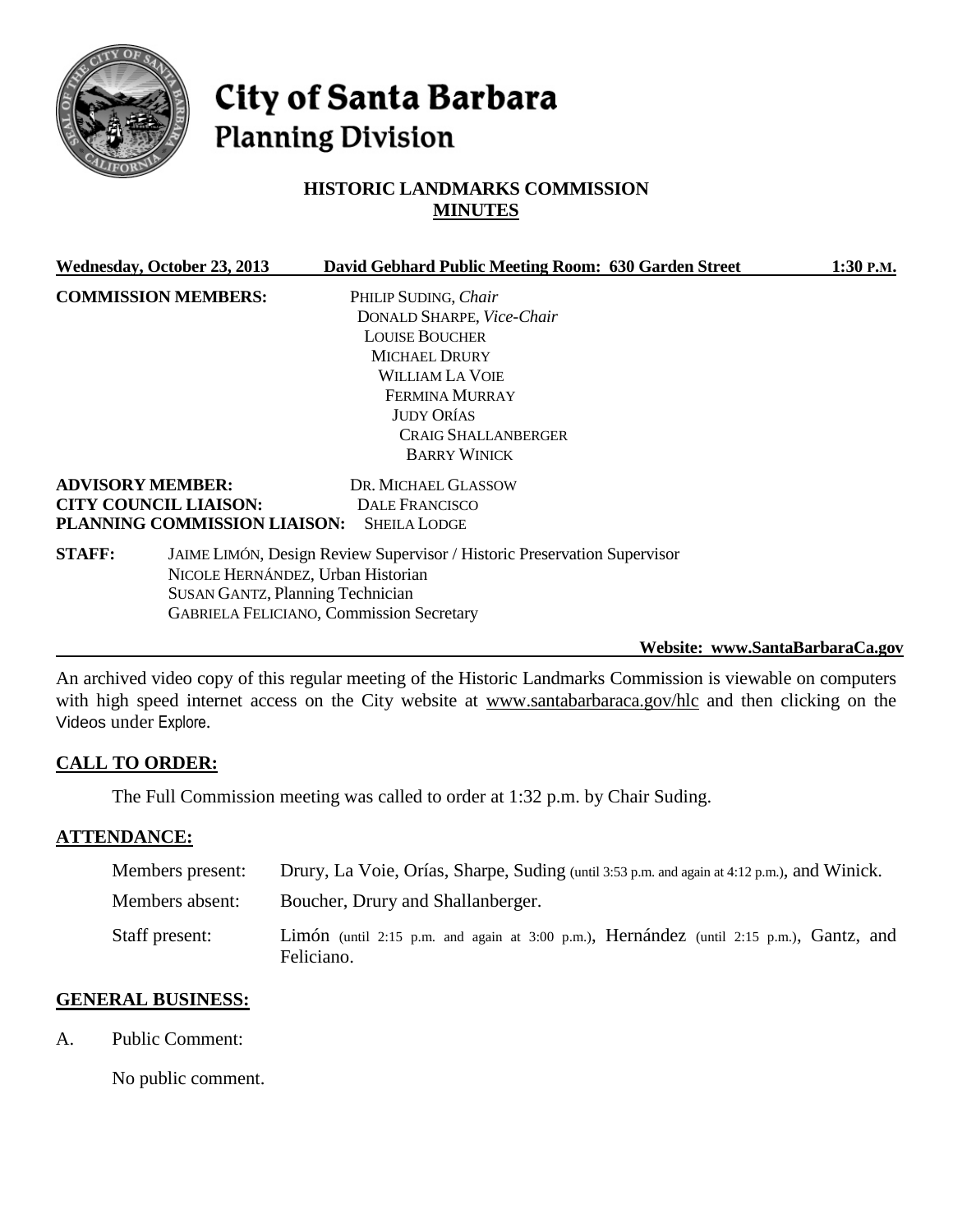- B. Approval of the minutes of the Historic Landmarks Commission meeting of October 9, 2013.
	- **Motion: Approval of the minutes of the Historic Landmarks Commission meeting of October 9, 2013, as corrected.**
	- Action: Sharpe/Winick, 4/0/2. (Suding/Murray abstained. Boucher/Drury/Shallanberger absent.) Motion carried.
- C. Consent Calendar.

```
Motion: Ratify the Consent Calendar as reviewed by Donald Sharpe.
Action: Winick/Murray, 6/0/0. (La Voie abstained on Item F, 1500 State Street, due to a 
             potential conflict of interest. Boucher/Drury/Shallanberger absent.) Motion carried.
```
- D. Announcements, requests by applicants for continuances and withdrawals, future agenda items, and appeals.
	- 1. Ms. Gantz made the following announcements:
		- a. Commissioners Boucher, Drury and Shallanberger would be absent from today's meeting.
		- b. The HLC decision on the Arlington Village project (to be located at 1330 Chapala Street) was appealed. Commissioners La Voie and Orías agreed to represent the Commission at the City Council hearing that is scheduled to occur on Tuesday, October 29, 2013.
	- 2. Commissioner Sharpe announced that the HLC Annual Holiday Party will be on Sunday, December 15, 2013, in conjunction with the Santa Barbara Conservancy holiday party.
	- 3. Chair Suding reported he met with Cameron Benson, Creeks Restoration/Clean Water Manager, to look at potential locations for installation of permeable pavers. It will be used as a demonstration project for the public.
	- 4. Chair Suding reported he met with Bob Cunningham (Landscape Architect), Victor Garza (Parking/TMP Superintendent), Dion Tait (Parking Supervisor), and Teri Green (Assistant Transportation Planner) regarding the paseo off of Figueroa Street adjacent to Parking Lot 3. He advised them as to what the HLC would be looking for on its improvements.
- E. Subcommittee Reports.

Commissioner Winick reported on the Arts Commission and Visual Arts in Public Places (VAPP) Committee meeting that was held on Thursday, October 17, 2013. A project of interest for the HLC is a proposed temporary mural installed on the north side of the Hotel Indigo. It is being sponsored by Museum of Contemporary Arts and will be painted by Rafael Vargas-Suárez.

Commissioner Murray reported on the Designation Subcommittee meeting that met in the morning. Part of the discussion included proposed Landmark and Structure of Merit designations for 2014.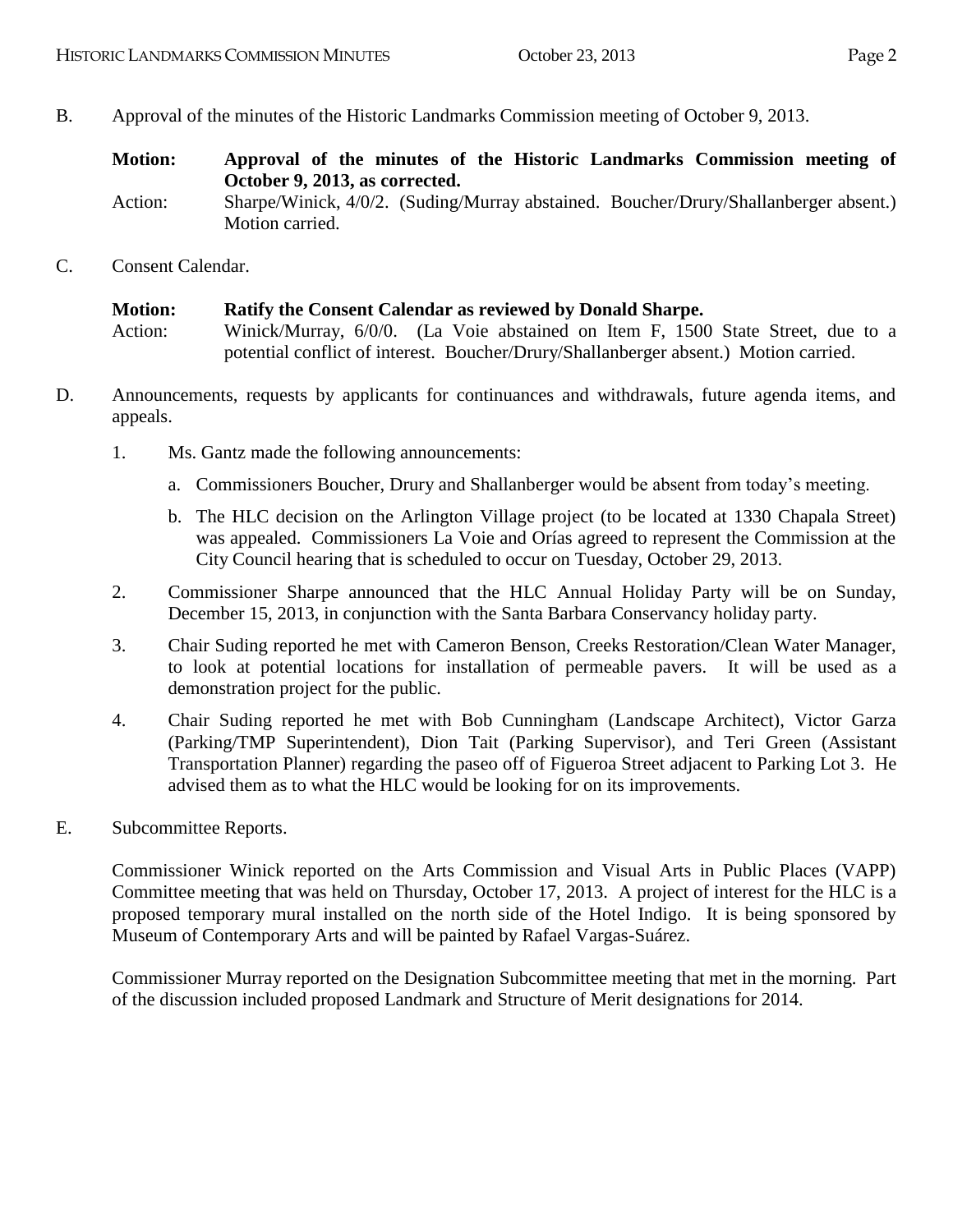# **MISCELLANEOUS ACTION ITEM**

### 1. **2112 SANTA BARBARA ST** E-1 Zone

(1:45) Assessor's Parcel Number: 025-252-007 Application Number: MST2013-00097 Owner: Santa Barbara Restore, LLC Architect: Harrison Design Associates

(Proposal for a voluntary lot merger of Assessor Parcel Numbers 025-252-006 and -007 and change of use from commercial to residential use. This is the site of the former Fielding Institute. The proposal includes the restoration of an existing 6,167 square foot, two-story building to a single-family residence and exterior alterations to remove awnings, skylights, staircases, and an accessible ramp. Also proposed is the conversion of an existing 1,809 square foot detached commercial building to an additional dwelling unit and alterations to incorporate a two car garage within the existing building footprint. Site improvements will include removal of existing paved parking spaces, restoration of historic site walls, a new swimming pool and spa, and new landscaping. Total development on this merged 49,810 square foot parcel will be 8,178 square feet. Staff Hearing Officer approval is requested for a Performance Standard Permit for the additional dwelling unit and zoning modifications. This *parcel is eligible for National Register listing, California Register of Historical Properties listing, and for City Landmark status*: "Hodges House.")

### **(The Commission is requested to adopt a Resolution of Intention to hold a Public Hearing at 1:45 p.m. on November 6, 2013, to consider recommending to City Council that the entire parcel at 2112 Santa Barbara Street be designated a City Landmark.)**

Actual time: 1:52 p.m.

Staff comments: Nicole Hernández, Urban Historian, stated that the entire parcel is significant both historically and architecturally for its influence on the heritage of Santa Barbara. The Historic Structure Report found that the property meets the City of Santa Barbara Master Environmental Assessment criteria for designation. The property owner has agreed to the designation.

Public comment opened at 1:54 p.m.

Kellam de Forest, local resident, inquired as to the swimming pool addition.

Public comment closed at 1:54 p.m.

**Motion: To adopt Resolution 2013-05 as an intention to hold a Public Hearing on November 6, 2013, to consider recommending to City Council that the entire parcel located at 2112 Santa Barbara Street be designated as a City Landmark, as determined to be eligible for designation, excluding the swimming pool addition that was found to be non-contributing.**

Action: La Voie/Orías, 6/0/0. (Boucher/Drury/Shallanberger absent.) Motion carried.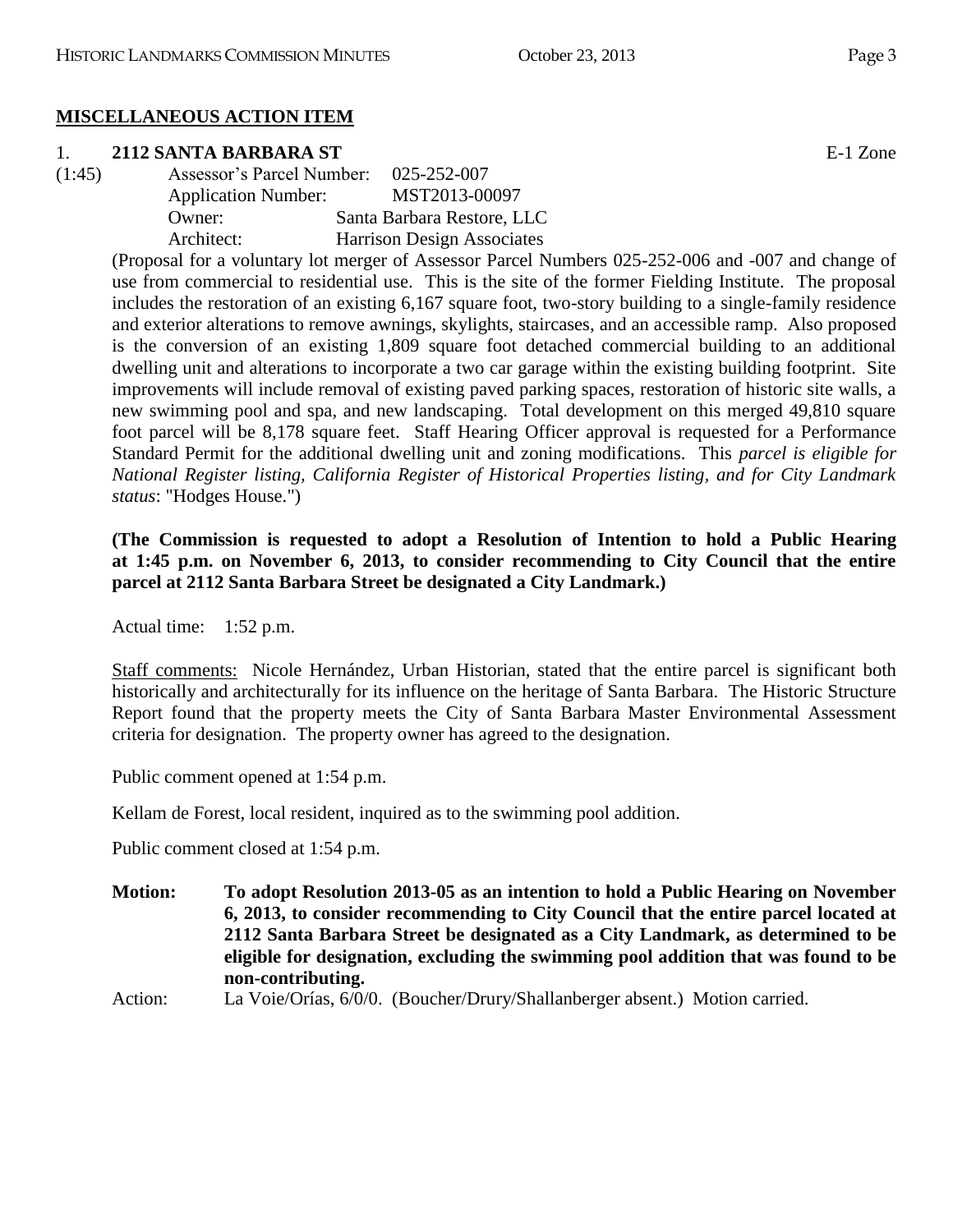# **MISCELLANEOUS ACTION ITEM**

### 2. **2112 SANTA BARBARA ST** E-1 Zone

(1:50) Assessor's Parcel Number: 025-252-007 Application Number: MST2013-00430 Owner: Santa Barbara Restore, LLC Architect: Harrison Design

> (The Commission is requested to recommend that the City Council authorize the execution of a Mills Act contract. The Historic Landmarks approved a project in August of 2013 consisting of the rehabilitation and restoration of a 6,167 square foot residence, 1,809 square foot accessory unit, and site improvements. This *structure is eligible for listing on the National Register and the California Register of Historical Properties and is eligible for City Landmark status*: "Hodges House.")

### **(Requires a recommendation to City Council for approval of an exception to exceed contract limits.)**

Actual time: 1:57 p.m.

Staff comments: Jaime Limón, Design Review Supervisor, stated that City Council approved the Mills Act Historical Property Contract (reduced property tax incentive) Program and placed maximum limits to 8 contracts per year and only for properties with a total assessed cap value of 1.5 million dollars. Since 2009 when this provision was initiated, it was thought that applicants would not qualify for the program if they did not meet the property value maximum requirement. However, there is an allowed exception that grants the City Council authorization to approve a contract that exceeds the property value limit. The Commission is being requested to recommend such action.

Public comment opened at 1:59 p.m. and, as no one wished to speak, it was closed.

**Motion: To recommend that the City Council authorize the execution of a Mills Act contract for the structure known as the "Hodges House" located at 2112 Santa Barbara Street and approve an exception to exceed contract limits.** Action: Winick/Orías, 6/0/0. (Boucher/Drury/Shallanberger absent.) Motion carried.

# **MISCELLANEOUS ACTION ITEM**

### 3. **117 W MASON ST** R-4/SD-3 Zone

(2:00) Assessor's Parcel Number: 033-101-003 Application Number: MST2013-00254 Owner: Arthur W. Toga

(The Commission is requested to recommend that the Community Development Director authorize the execution of a Mills Act contract. The Historic Landmarks approved a project in April of 2012 consisting of alterations and a 618 square foot, second-story addition and a 30 square foot lower level addition to an existing 1,115 square foot, one-story single-family residence. *This is a Structure of Merit*: "1931 Spanish Colonial revival and contributing structure to the West Beach Historic District.")

### **(Requires a recommendation to the Community Development Director.)**

Actual time: 2:05 p.m.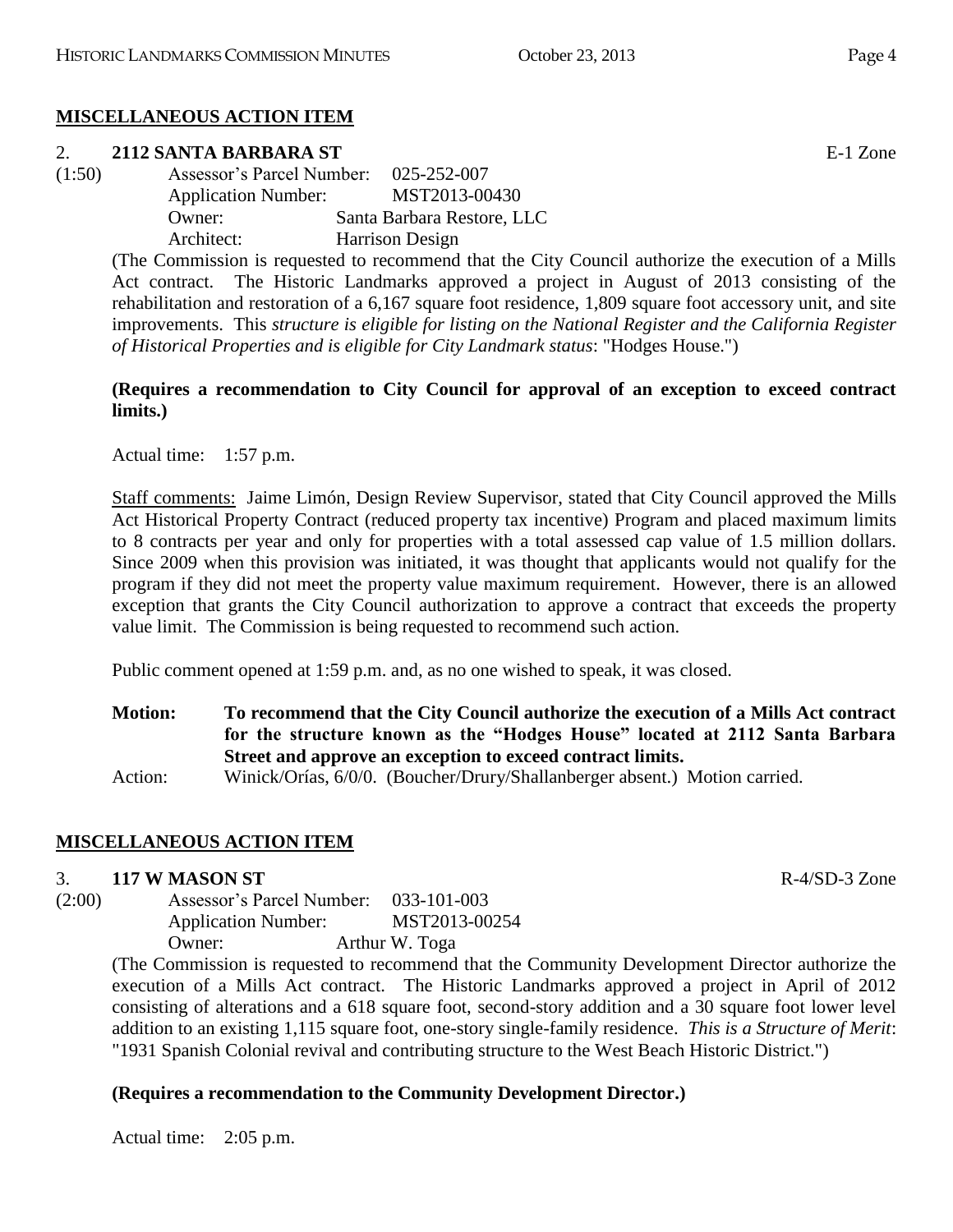Staff comments: Jaime Limón, Design Review Supervisor, stated that this property was recently designated as a Structure of Merit and now qualifies for the Mills Act Historical Property Contract (reduced property tax incentive) Program. The owners have spent a considerable amount of money to rehabilitate the historic property.

Public comment opened at 2:07 p.m. and, as no one wished to speak, it was closed.

**Motion: To recommend that the Community Development Director authorize the execution of a Mills Act contract for the designated Structure of Merit known as the "1931 Spanish Colonial revival and contributing structure to the West Beach Historic District" located at 117 W. Mason Street.**

Action: Orías/Winick, 6/0/0. (Boucher/Drury/Shallanberger absent.) Motion carried.

#### **IN-PROGRESS REVIEW**

#### 4. **101 STATE ST** HRC-2/SD-3 Zone

| (2:10) | Assessor's Parcel Number: 033-075-006 |                               |
|--------|---------------------------------------|-------------------------------|
|        | <b>Application Number:</b>            | MST2011-00171                 |
|        | Owner:                                | Romasanta Family Living Trust |
|        | Architect:                            | Cearnal Andrulaitis           |

(This is a revised project description. Proposal to demolish an existing 714 square foot laundry building and 40 space parking lot and construct a new 22,133 square foot, three-story hotel with 34 guest rooms and a 33 space, at-grade parking garage totaling 9,943 square feet.)

**(In-Progress Review of refined exterior elevations and landscape plan. Planning Commission Substantial Conformance Determination approved on August 8, 2013. Requires compliance with Planning Commission Resolution No. 002-13. Project was last reviewed on July 17, 2013.)**

Actual time: 2:15 p.m.

Present: Cearnal Andrulaitis and Matthew Gries, Architects

Public comment opened at 2:30 p.m.

Kellam de Forest, local resident, inquired on whether trees would be placed in the parking area.

Public comment closed at 2:31 p.m.

#### **Motion: Continued two weeks with comments:**

- 1. The grille solution at the garage fenestration is an acceptable solution.
- 2. The canvas at the wrought iron balcony is appropriate. Provide samples of proposed color scheme.
- 3. Provide a photometric analysis to understand the effect of lighting from the garage on the creek.
- 4. Provide a schedule of light fixtures, including those for the parking garage.
- 5. Carefully consider use of a water feature at the corner. The City's Guidelines encourage the use of water features.
- 6. Restudy planting on the north side to avoid conflict with the building, but provide screening or relief of that elevation.
- Action: La Voie/Winick, 6/0/0. (Boucher/Drury/Shallanberger absent.) Motion carried.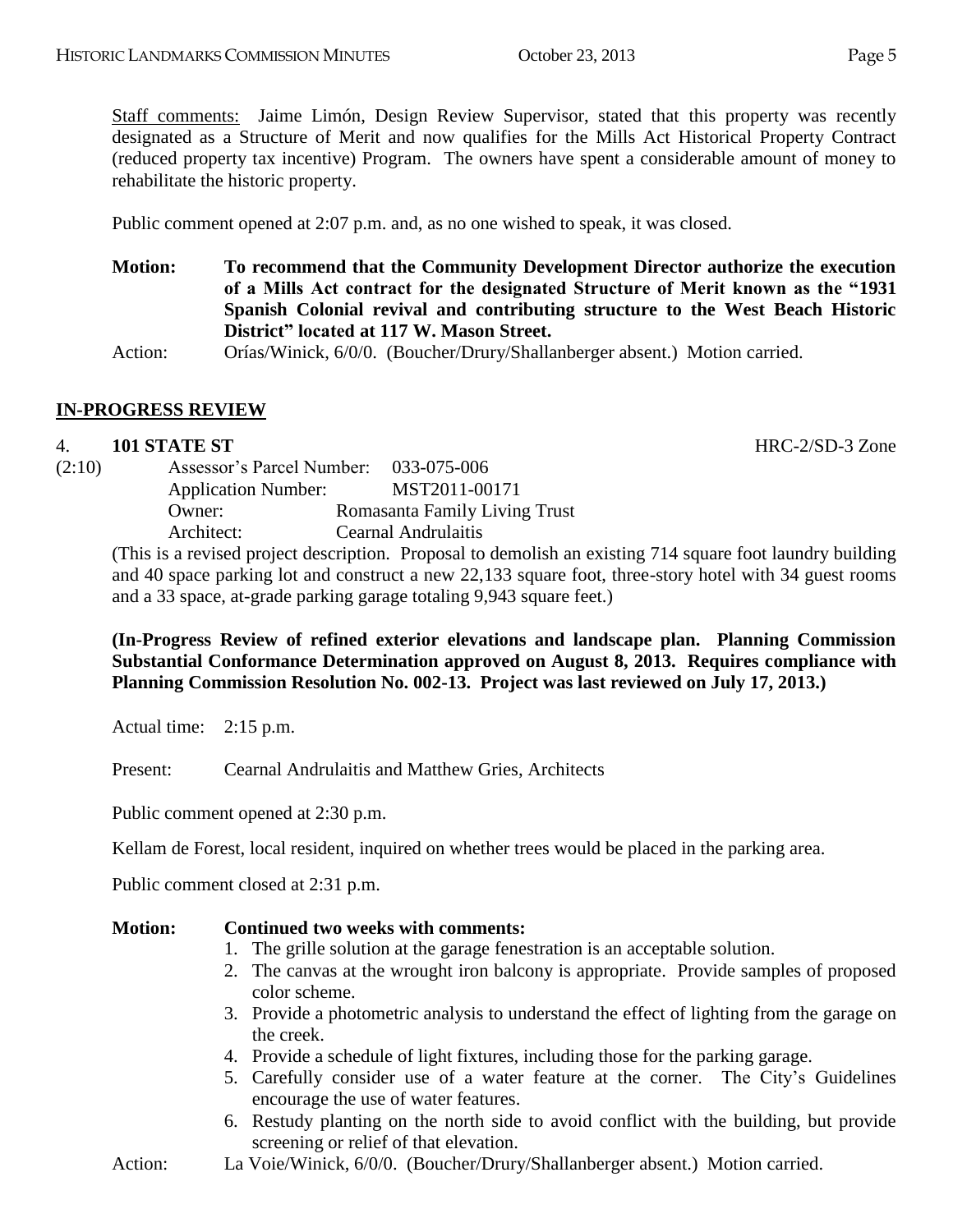#### **\*\* THE COMMISSION RECESSED FROM 2:55 P.M. TO 3:00 P.M. \*\***

#### **DISCUSSION ITEM/TRAINING:**

#### 5. **AVERAGE UNIT-SIZE DENSITY INCENTIVE PROGRAM**

(2:30) Presenter: Jaime Limón, Design Review Supervisor (First of a two-part training on the relationship between Design Review and the Average Unit-Size Density Incentive program. This training will focus on the role of the HLC, key design issues, and examples of past projects.)

Actual time: 3:00 p.m.

Present: Jaime Limón, Design Review / Historic Preservation Supervisor Bettie Weiss, City Planner

Staff comments: Mr. Limón and Ms. Weiss gave a Staff PowerPoint presentation. Staff's proposal is that very early on in the review process an internal Land Development Team review would be conducted in order to provide Staff comments for HLC consideration. During the HLC hearing, the HLC/Public would then be encouraged to ask questions and make comments for Staff to return at the next hearing with answers. Expression of Staff recommendation for a project would be a critical change in the process to provide sufficient information for appropriate decision-making by the HLC.

Ms. Weiss clarified that any time the HLC reviews a project that is going to the Planning Commission, the HLC has the purview of challenging the design considerations and development. The HLC has Charter and Ordinance authority and responsibility for review of buildings found within El Pueblo Viejo Landmark District (EPV).

Public comment opened at 4:03 p.m.

Kellam de Forest, local resident, inquired whether the AUD Incentive Program has a cap as an experimental project and only allows up to certain units. He also asked if proposed project plans are reviewed by the HLC first or if Staff does the initial review.

Public comment closed at 4:07 p.m.

Ms. Weiss responded to public comment by saying that the 250 unit cap is in the high density zone. Much of the EPV area was specifically excluded from the high density zone. Staff will continue to review plans for basic submittal and zoning compliance standards before the first HLC concept hearing.

#### **The Commission made the following comments:**

- 1. More complicated projects should have Staff recommendations as is done for the Planning Commission.
- 2. Inquired as to whether a recommendation could be made by the HLC to the Planning Commission with respect to residential lot line subdivisions/mergers that may affect historic resources.
- 3. Considered whether it would be better for the Planning Commission to review these projects instead of the HLC. The AUD Incentive Program will result in a workload increase for the HLC.
- 4. It would be helpful during the concept review process to ask Staff to address HLC concerns.
- 5. The comprehensive Staff review as early in the process would be helpful for HLC's evaluation.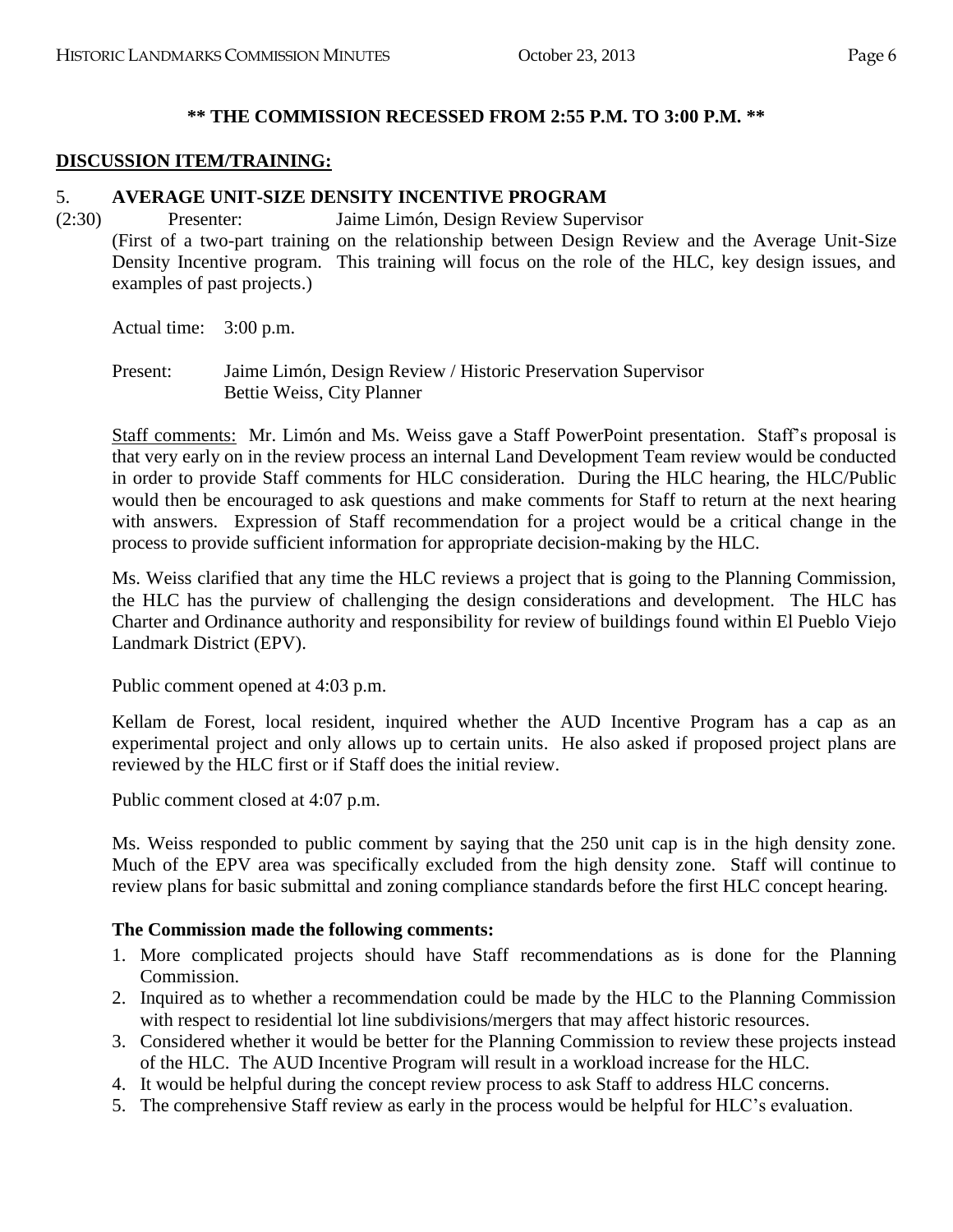# **CONSENT CALENDAR (11:00)**

### **REVIEW AFTER FINAL**

### A. **731 DE LA GUERRA PLAZA C-2 Zone**

| Assessor's Parcel Number:  | 037-092-026                      |
|----------------------------|----------------------------------|
| <b>Application Number:</b> | MST2011-00436                    |
| Owner:                     | Richard Schmidt and Gwen Buswell |
| Applicant:                 | Gloria Gonzalez                  |
| Architect:                 | Henry Lenny                      |
| <b>Business Name:</b>      | Tony Ray's                       |

(This is a revised project description: Proposal for a 1,413 square foot retractable awning with wrought iron posts to be installed over the rear patios of 731 and 732 State Street, and an on-grade stage and musical equipment area. Also proposed are tables, chairs, and heaters.)

# **(Review After Final of change to previously-approved patio improvements.)**

# **Final Approval of Review After Final with conditions:**

- 1. The heaters shall be in a black color.
- 2. The rope lights shall be removed.
- 3. The awning support shall be deleted as noted on Sheet A-3.

# **NEW ITEM**

### B. **1002 ANACAPA ST C-2 Zone**

| Assessor's Parcel Number:                 | 029-211-024                 |
|-------------------------------------------|-----------------------------|
| <b>Application Number:</b>                | MST2013-00421               |
| Owner:                                    | <b>Channel Islands YMCA</b> |
| Architect:                                | Elisa Garcia Architects     |
| <b>Business Name:</b>                     | <b>Channel Islands YMCA</b> |
| $\sim$ $\sim$ $\sim$ $\sim$ $\sim$ $\sim$ |                             |

(Proposal to install two new windows on the Anacapa Street elevation, three new windows on the E. Carrillo Street elevation, and remove an entry door and install one new window on the E. Carrillo Street parking lot elevation. Also proposed are five new window awnings with wrought iron frames in Sunbrella "Tresco Brick" color.)

# **Project Design and Final Approvals as noted on Sheets A-1 and A-2.**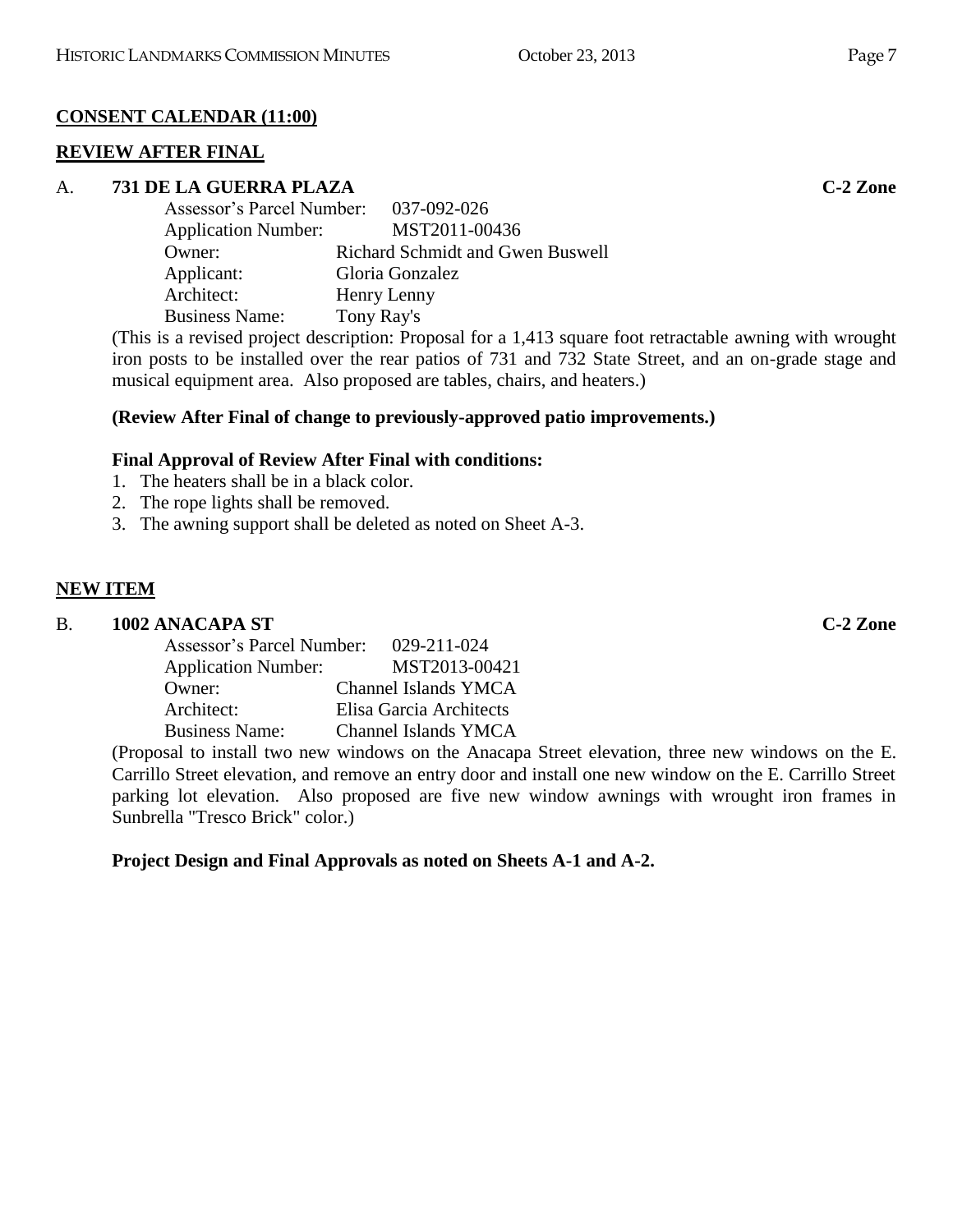### **NEW ITEM**

# C. **514 STATE ST C-M Zone**

Assessor's Parcel Number: 037-173-037 Application Number: MST2013-00431 Owner: Greg Newman Architect: AB Design Studio, Inc. Business Name: Sandbar

(Proposal for minor exterior alterations to replace three pair of existing patio entry doors with Lani system accordion-style doors. Also proposed is to permit as-built improvements within the front dining patio including wall-mounted televisions, wall-mounted lighting, wall-mounted and free-standing heaters, umbrellas, and artwork. This application addresses violations called out in enforcement case ENF2013-00134.)

**Project Design and Final Approvals of door changes with the condition that the as-built alterations for unapproved work shall return to the Consent Calendar in two weeks.**

# **REVIEW AFTER FINAL**

### D. **825 SANTA BARBARA ST C-2 Zone**

| Assessor's Parcel Number: 031-011-004 |                                         |                                                                         |
|---------------------------------------|-----------------------------------------|-------------------------------------------------------------------------|
| <b>Application Number:</b>            | MST2012-00430                           |                                                                         |
| Owner:                                | Pueblo Viejo Properties Ltd.            |                                                                         |
| Architect:                            | <b>Michael Patrick Porter Architect</b> |                                                                         |
| <b>Business Name:</b>                 | C'est Cheese                            |                                                                         |
|                                       |                                         | eneced for entry door, window, and reaften mechanical equipment abonger |

(Proposal for entry door, window, and rooftop mechanical equipment changes.)

**(Review After Final of added guidepost accessibility standard with push panel to be installed at the front entry.)**

**Final Approval of Review After Final as submitted.**

# **NEW ITEM**

### E. **11 W VICTORIA ST C-2 Zone**

| Assessor's Parcel Number:  | 039-182-001         |
|----------------------------|---------------------|
| <b>Application Number:</b> | MST2013-00434       |
| Owner:                     | 1221 Victoria Court |
| Architect:                 | DesignARC           |
| <b>Business Name:</b>      | Olio Crudo Bar      |

(Proposal to replace an existing unpermitted awning and surface-mounted, under awning lights with new awning and LED strip lights, surface-mounted to the wall under the awning. Existing conduit will be removed.)

# **Project Design and Final Approvals as noted on detail sheet.**